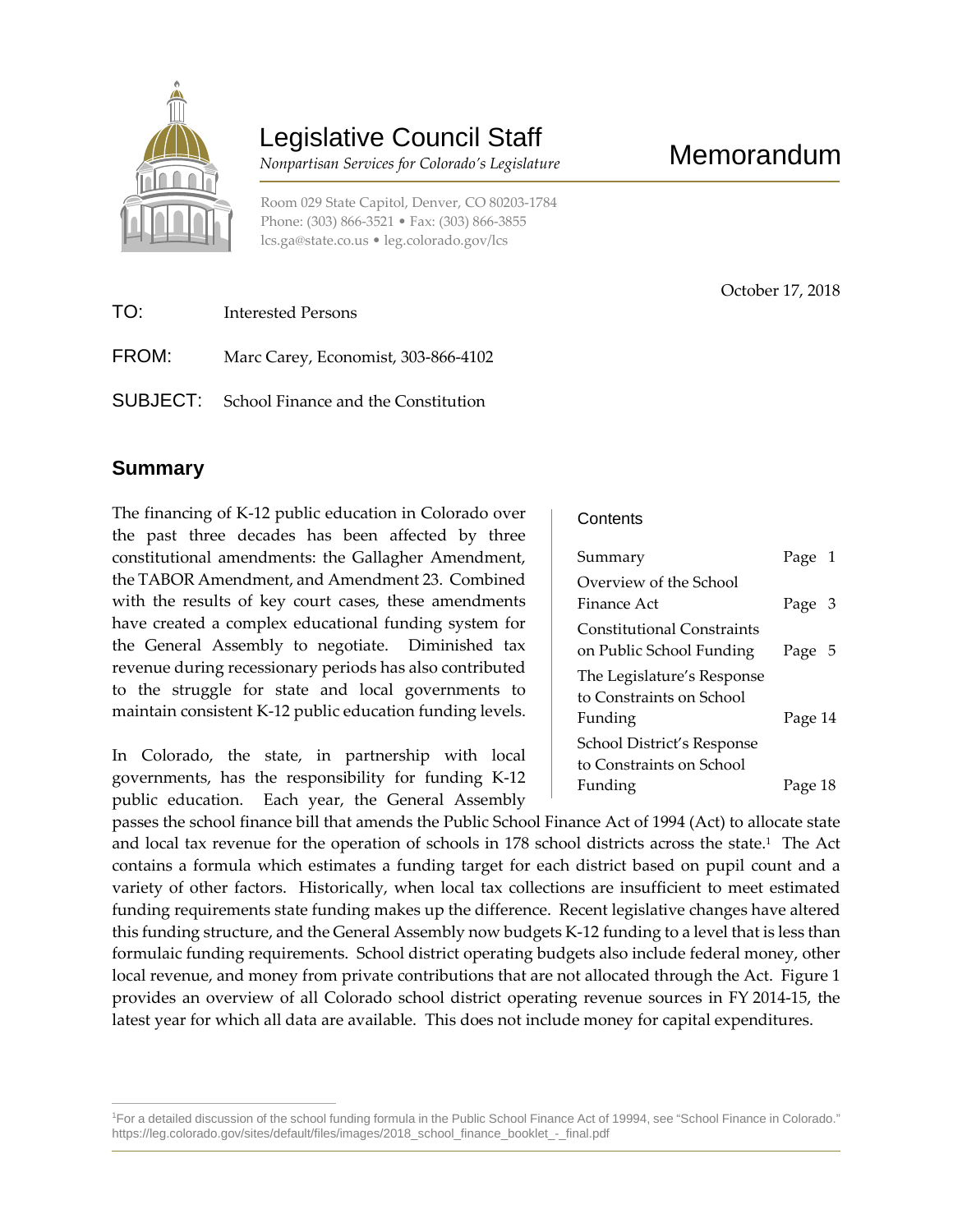

*Source: Colorado Department of Education.*

Overall, state revenue sources contributed about 48 percent of total operating revenue, local sources contributed about 45 percent, and federal sources about 7 percent.

This document provides information on the cumulative impact of these constitutional and statutory provisions, the constraints they create for public school funding, and the actions taken by the General Assembly and school districts to fund education and balance the budget during periods of limited tax revenue. Specifically, this document provides:

- a brief overview of the Act and its formula for allocating K-12 funding;
- a review of the three constitutional amendments that impact K-12 funding—the Gallagher Amendment, the TABOR Amendment, and Amendment 23;
- the General Assembly's response to the budgetary pressures resulting from these constraints combined with periods of economic downturn; and
- the response of school districts to budget pressures resulting from state funding cuts and the recession.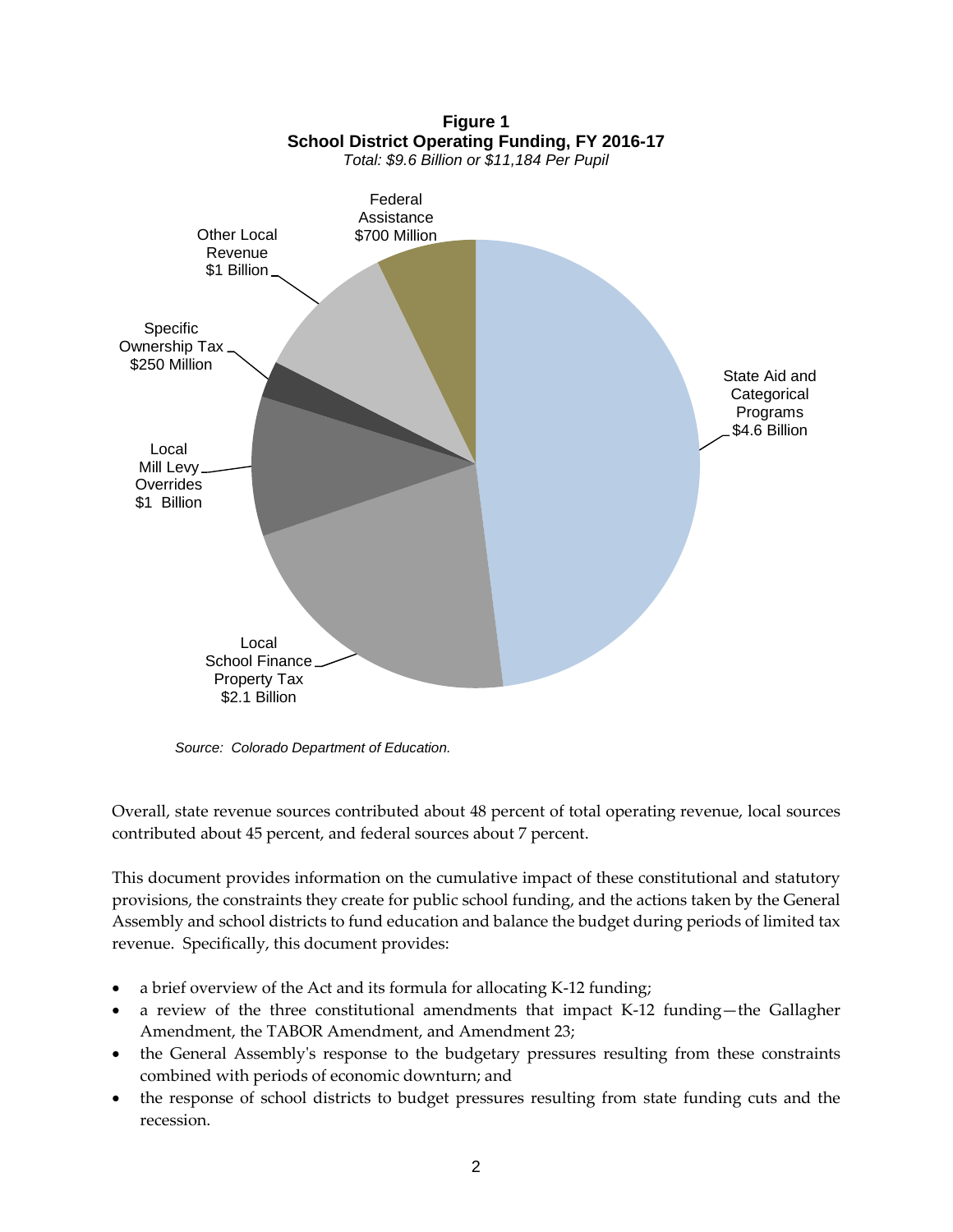### **Overview of the School Finance Act**

The School Finance Act of 1994 governs a majority of K-12 public education funding in Colorado and implements the constitutional requirement to provide for the establishment and maintenance of a thorough and uniform system of free public education.

*Equalization.* Historically, funding for public schools came primarily from local property taxes. Following a series of court cases nationwide, state legislatures were required to adopt laws providing state money for public schools to ensure local school districts with limited property value received an equitable amount of funding.<sup>2</sup> This additional money, meant to equalize funding across school districts, is known as state aid.

In Colorado, the total K-12 public education funding target for each school district, generally referred to as total program, is calculated using constitutional requirements combined with a statutory formula. The Act requires local governments to contribute revenue to fund the operation of their schools, but these amounts vary across school districts. If a district's local tax revenue is insufficient to fund the district's total program, the state is required to make up the difference with state aid.

*Who pays for the Act?* School districts are usually funded with a combination of local and state money. The majority of state aid comes from state income taxes and sales taxes. Local school districts raise money from property taxes on real estate and business equipment and from specific ownership taxes on motor vehicles. Figure 2 depicts the relative proportions of the state and local contributions to school finance in the current fiscal year.



**Figure 2 State and Local Contributions to the School Finance Act, FY 2018-19**

<sup>2</sup>*Robinson v. Cahill,* New Jersey Supreme Court, 1973 and *Abbott v. Burke,* New Jersey Supreme Court, 1981; *Lujan v. Colorado State Board of Education*, 1982, *Rose v. Council for Better Education,* Kentucky Supreme Court, 1989, *McDuffy v. Secretary,* Massachusetts Supreme Court, 1993, and *Campaign for Fiscal Equity v. State,* New York State Court of Appeals, 1993.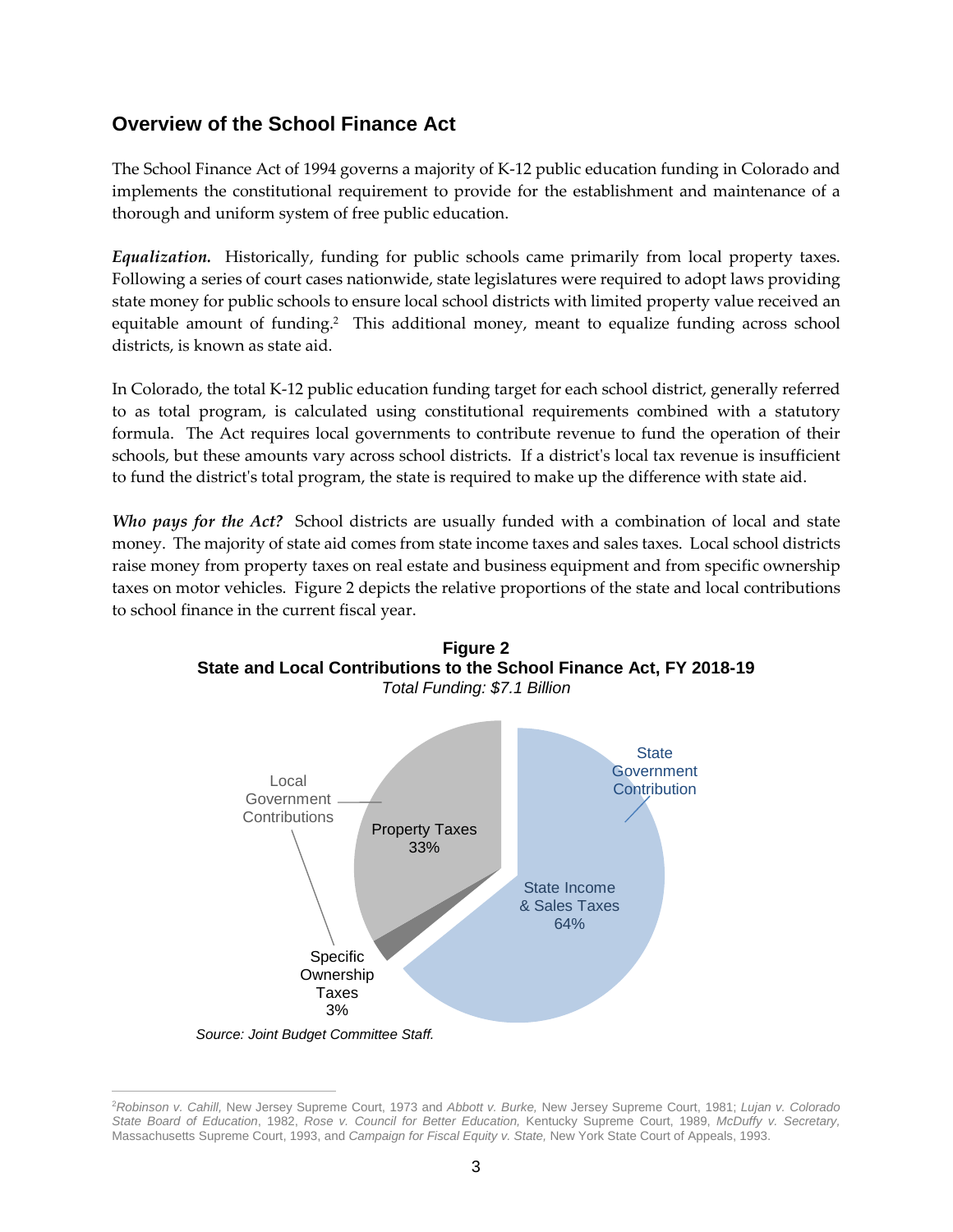Schools districts also receive federal money for specific programs and they may raise additional money on their own. For example, the federal government provides Title I aid to districts with a high percentage of low-income students and provides special education funding for the instruction of students with disabilities.<sup>3</sup> School districts may also raise additional local revenue in a number of ways. For example, districts may submit ballot questions to voters to provide override revenue, charge fees for services, or raise money for other purposes such as transportation or full-day kindergarten. Districts and schools may also apply for and receive state and federal grants or private contributions.

*The formula.* In FY 2018-19, the Act will distribute nearly \$7.1 billion in state and local money to the state's 178 school districts. This allocation is accomplished through use of a formula that calculates a per pupil funding amount for each school district based on the individual characteristics of the district, such as the number of students enrolled and the average cost to live in the district. The basic steps of the school finance formula are depicted graphically in Figure 3 below.



**Figure 3 Formula Used to Calculate District-Specific Per-Pupil Funding in the School Finance Act**

*\*Funded pupil count is defined as a district's preschool count plus online and ASCENT counts plus .08 times the Kindergarten count plus the maximum of the district's current K-12 October count or a two, three, four, or five-year average of the October counts.*

*\*\*ASCENT is a program allowing students to complete a fifth year of high school while concurrently enrolled in higher education courses.*

The calculation of each district's per pupil funding begins by determining a statewide base per pupil funding level. Base per pupil funding is set annually by the General Assembly, as specified by requirements in the Colorado Constitution. The constitution requires that the base funding level increase annually by at least the rate of inflation.

<sup>&</sup>lt;sup>3</sup>Much of the federal funding for education comes for specific programs or purposes.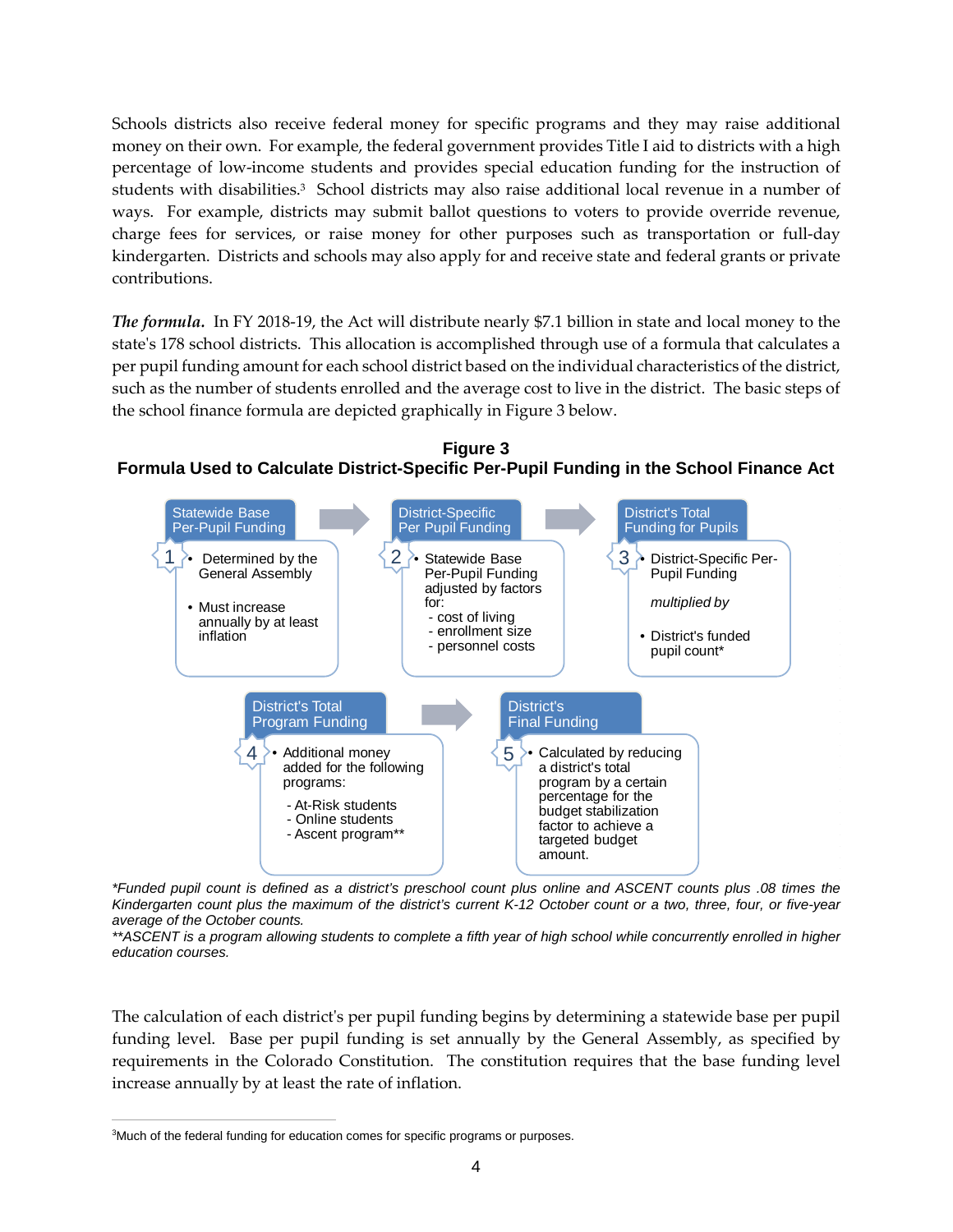Base per pupil funding is then adjusted by a series of factors meant to account for differences in district size, local cost of living, and the share of operational costs dedicated to personnel. State law specifies how these factors are set and applied to the base per pupil amount. Generally, smaller districts with a high cost of living will receive more per pupil funding than a larger district with a low cost of living. Districts also receive additional funding if they serve a higher percentage of at-risk students; and all districts receive the same per pupil funding to pay for online or ASCENT students.

Beginning in FY 2010-11, the Act contained a new element called the budget stabilization factor. This factor is applied after all the other funding adjustments, and reduces total program funding proportionately for most districts. The budget stabilization factor reduces the amount of state aid that each district receives by cutting the contributions from the other factors, so that base funding is not affected. Districts that do not receive enough state aid to fully implement the required funding reduction must instead offset state spending on categorical programs in their district with local funding to the degree possible.

## **Constitutional Constraints on Public School Funding**

Funding for K-12 education through the Act has been impacted by three amendments to the State Constitution: the Gallagher Amendment, the TABOR Amendment, and Amendment 23. The following section provides an overview of the relevant provisions of each amendment and how these impact state and local revenue sources that support public education funding. In addition, this section reviews the ways in which these provisions interact with one another and the impacts these can have on public education funding.

*Gallagher Amendment.* The Gallagher amendment was adopted by voters in 1982. Designed to reduce residential property taxes, the amendment requires that the residential assessment rate, which is used to determine the taxable value of residential property, be adjusted every two years to maintain a fixed, proportional relationship between the assessed value of residential and nonresidential property. Initially, about 45 percent of statewide assessed value was attributed to residential property and 55 percent was attributed to nonresidential property, although these percentages are not set in statute. As depicted in Figure 4, the Gallagher Amendment affects property tax revenue by adjusting assessment rates for residential property to maintain this proportional relationship. In particular, the amendment requires the assessment rate for residential property to:

- *fall* if the actual value (or market value) of residential property grows faster than nonresidential property statewide or the actual value of residential property falls more slowly than nonresidential property statewide; or
- *rise* if the actual value (or market value) of residential property grows more slowly than nonresidential property or the actual value of residential property falls more rapidly than the value of nonresidential property.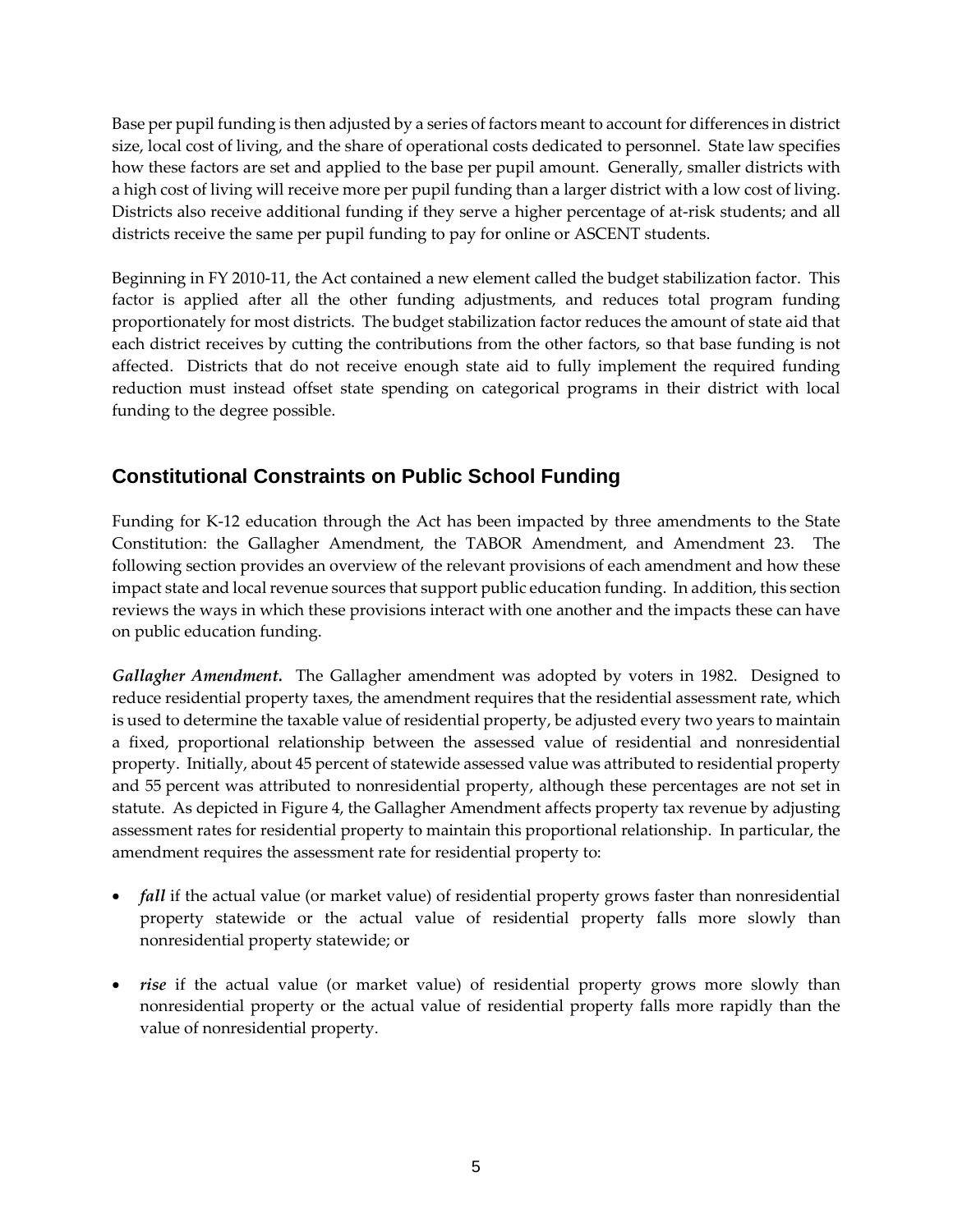**Figure 4 How Gallagher Works to Alter the Residential Assessment Rate (RAR)**



The Residential Assessment Rate (RAR) is smaller than the nonresidential rate because the share of residential property needs to shrink from 75 percent of market value to 45 percent of assessed (or taxable) value.

If the value of residential property were to grow faster than the value of non-residential property, the ratio in Figure 4 would shift so that the market value of residential property would be greater than 75 percent of the total. That would mean that the residential assessment rate would need to become smaller because the value of residential property would need to shrink even more to produce the required 45 percent.

If the value of residential property were to grow slower than the value of non-residential property, the ratio in Figure 4 would shift so that the market value of residential property would be smaller than 75 percent of the total. In this case, the residential portion would still need to shrink, but not by as much as before. Thus, the residential assessment rate would be larger. It would remain smaller than the non-residential rate, but it would be larger than it was before. Since 1992, TABOR has prevented this from happening because it requires a statewide vote to increase an assessment rate.

Figure 5 presents four graphs comparing residential and nonresidential market values in Colorado. The top graph depicts aggregate residential and nonresidential actual values from 1984 through 2017. The bottom three graphs compare growth in residential and nonresidential values during three separate periods, first from 1987 through 2003, next from 2003 through 2014 and finally from 2014 through 2017. In each case, values are indexed to the first year of the period to demonstrate how the values diverged over the course of the period.

**Declining RAR from 1986 to 2003**. From the passage of the Gallagher Amendment through 2003, actual values for residential real property grew at a faster rate than those of nonresidential property. Between 1986 (prior to the first change in the residential assessment rate under the Gallagher Amendment) and 2003, the actual value of residential property grew more than twice as fast as the actual value for nonresidential property. The value of residential property climbed from \$41.2 billion to \$371.1 billion, or an average of 12.9 percent annually, while nonresidential actual values increased from \$36.4 billion to \$110.0 billion, or 6.5 percent per year.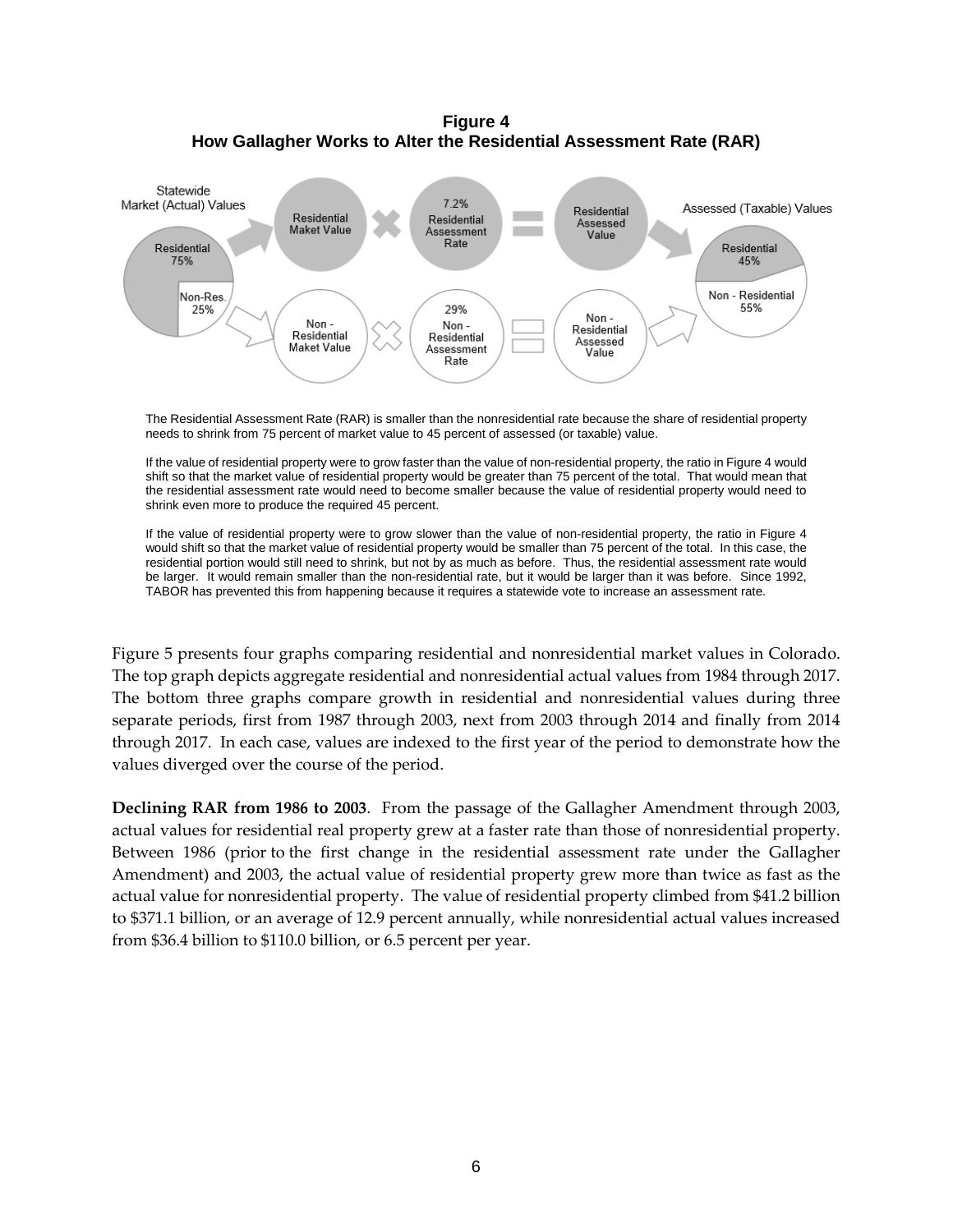

**Figure 5 Residential and Nonresidential Actual Values**

*Source: Colorado Division of Property Taxation, Department of Local Affairs.*

**Stable RAR from 2003 to 2014.** From 2003 to 2014, the growth in residential actual values slowed and this trend reversed: nonresidential actual values averaged 4.6 percent annual growth, while residential values averaged 2.5 percent annual growth. In the final period from 2014 to 2017, the trend reversed again, as residential values grew more than three times as fast as nonresidential values on an average annual basis. Residential actual values averaged 13.0 percent annual growth, while nonresidential values averaged 4.1 percent annual growth over this three-year period. The bottom three figures clearly show that residential values grew more rapidly until 2003, nonresidential values grew more rapidly from 2003 to 2014, and residential values have grown more rapidly from 2014 through 2017.

Figure 6 shows the actual residential assessment rate since the passage of the Gallagher Amendment. As a result of this amendment, the rate declined steadily, from 21 percent in 1983 to 7.96 percent in 2003 where it remained through 2017, before falling again to 7.20 percent. The decline occurred because, until 2003, the value of residential property grew faster than the value of nonresidential property. However, from 2003 through 2014, the value of nonresidential property increased faster than the value of residential property, meaning that the residential assessment rate would have been adjusted upward had TABOR not been enacted in 1992. The dotted line indicates the upward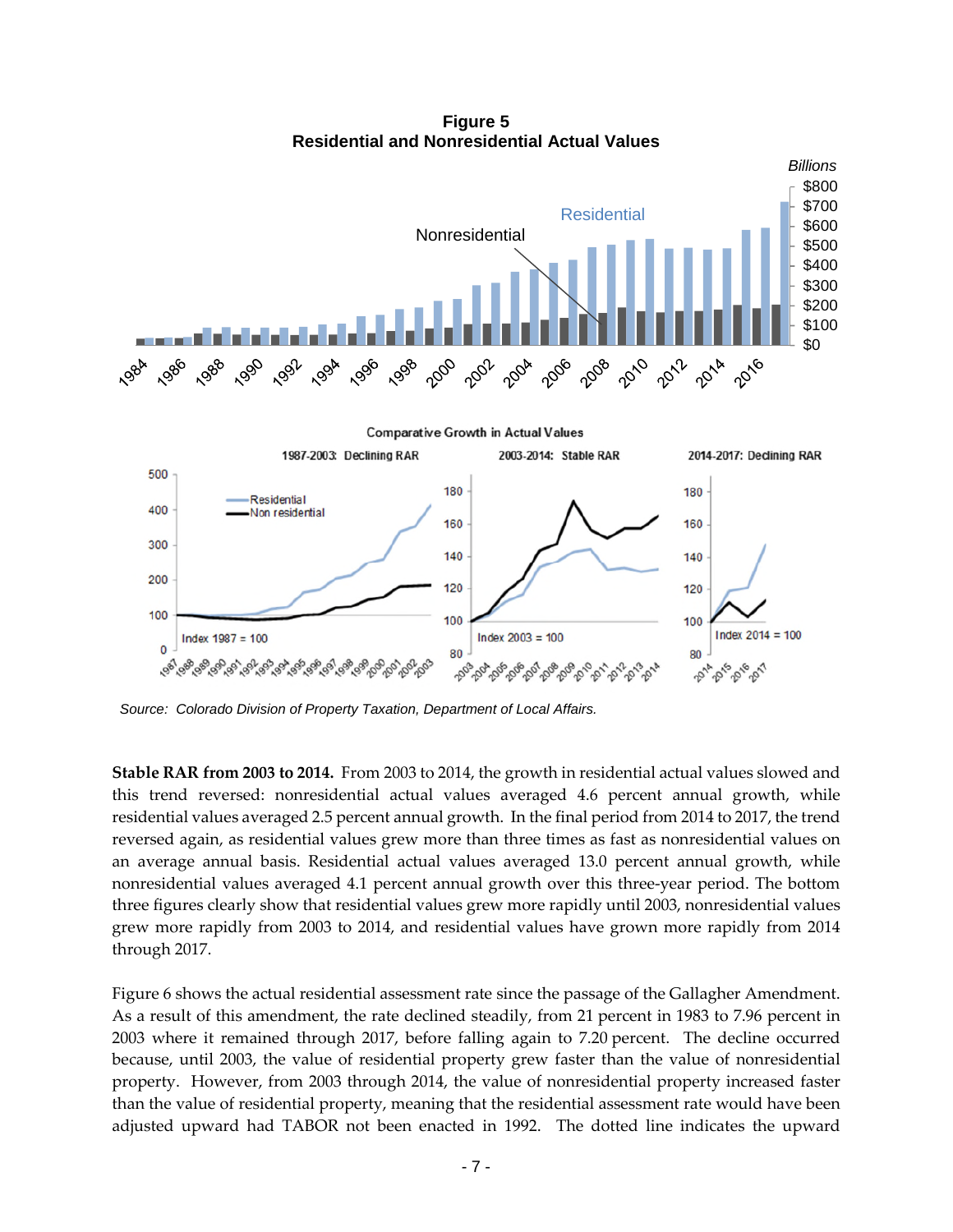adjustments to the 7.96 percent residential assessment rate that would have occurred in the absence of TABOR. For example, for 2015 and 2016, the rate would have been set at 8.24 percent in the absence of TABOR.

**Declining RAR beginning in 2014.** Faster growth in residential values once again began to place downward pressure on the RAR beginning in 2014,. This pressure ultimately caused the RAR to drop to 7.2 percent in 2017, and is currently projected to cause further declines in the future.<sup>4</sup>



#### **Figure 6 Residential Assessment Rates**

*Sources: Colorado Division of Property Taxation, Department of Local Affairs; Legislative Council Staff.*

**Uniform mill levies and the increase in state share.** The Gallagher Amendment increased the need for state aid for school finance by limiting the ability of school districts to increase property tax revenue. From 1983 until 1992, as the residential assessment rate declined, the revenue loss was somewhat offset through an increase in the school finance mill levy. After enactment of the 1988 School Finance Act, school districts generally had to impose a uniform mill levy that was set each year by the General Assembly. Although most districts imposed the same levy, the General Assembly used a variety of methods to determine the levy.

Prior to passage of TABOR, the General Assembly could offset the reduction in the property tax base by establishing targets for the aggregate state and local contributions for school finance and adjusting school district mill levies to achieve those targets. In various years, the Colorado Department of Education (CDE) was directed to set the levy to raise a dollar amount of property taxes set by law or to target a specified percentage state share. In one year, the General Assembly put the mill levy in statute. However, the uniform mill levy could only be increased such that property tax collections rose by no more than 5.5 percent over the prior year's collections, although this limit could be exceeded

<sup>4</sup>Legislative Council Staff, December 2017 Assessed Values forecast.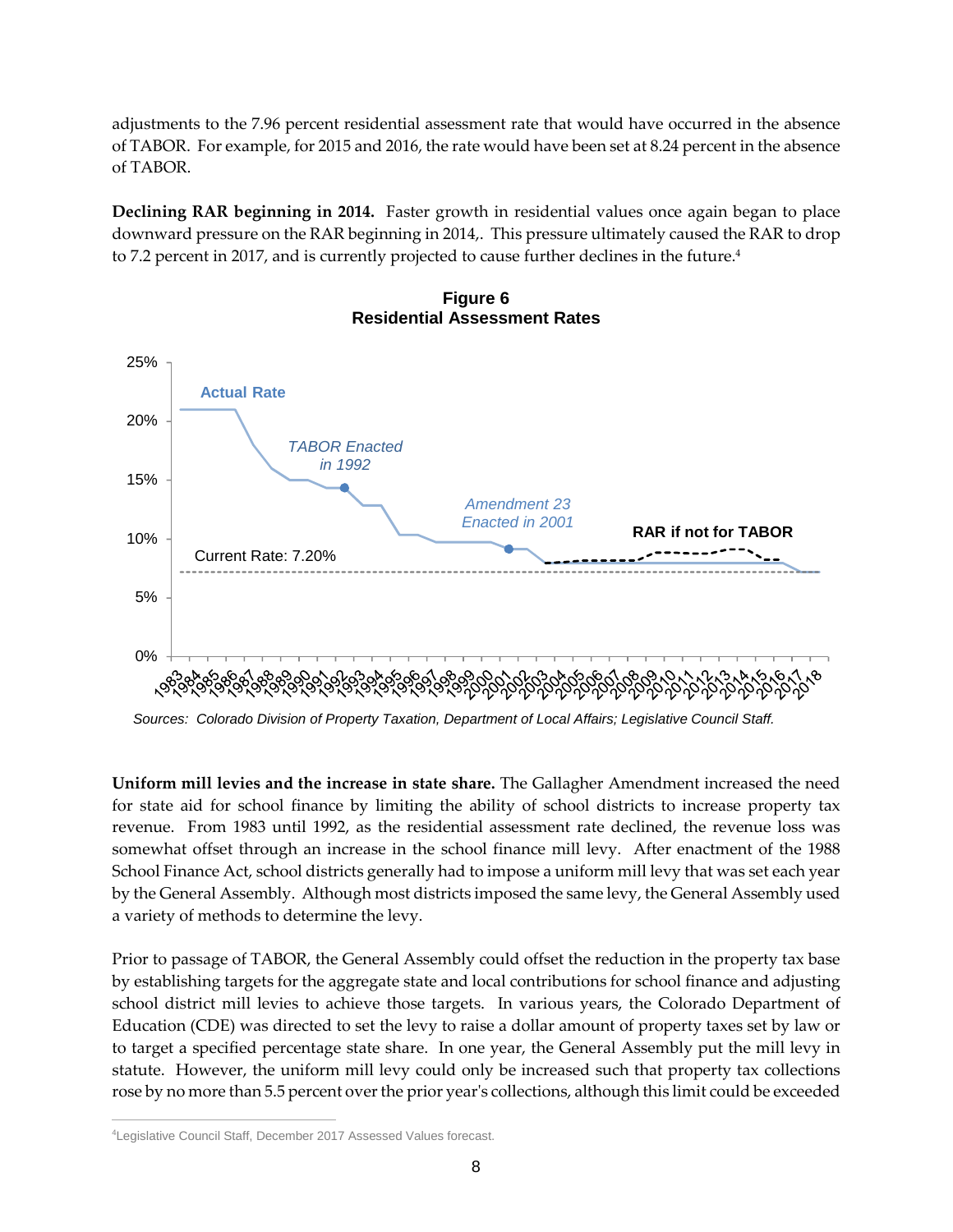under certain circumstances.<sup>5</sup> Restricting school districts' tax base, combined with a limit on the amount their mill levy could increase, necessarily meant that the state picked up an increasing share of the costs for school finance.

*TABOR Amendment*. Approved by voters in 1992, the TABOR amendment contains several provisions that affect the operational funding of school districts. The following are the most pertinent elements:

- TABOR limits the amount of revenue that can be collected and retained by school districts in a given year. The limit is equal to the prior year's revenue increased by inflation plus student enrollment growth; and
- TABOR requires voter approval for an increase in a district's mill levy or an increase in the assessment rate for any class of property, including residential property.

TABOR thus directly affects public school funding by limiting the amount of revenue that a school district can retain and spend. Districts that exceed this limit must refund any revenue collected over the limit to local taxpayers, unless they receive voter approval to keep the amount over the limit. Because state aid is counted as TABOR revenue for a school district and this revenue has often grown faster than inflation plus enrollment growth, all but four of the 178 school districts have sought and received voter approval to retain additional revenue above the limit.

While most school districts have received approval to keep revenue above their TABOR limit, the General Assembly has incorporated the TABOR provision that school district property taxes can only increase by inflation plus enrollment growth into the statutory language of the Act. When property tax revenue exceeded this limit, a school district had to reduce its mill levy to keep property tax revenue within this limit. This decline in mill levies caused school district revenue to "ratchet down" whenever the growth in property values was too high to keep school finance property tax revenue within the TABOR limit. When school district mill levies decrease, they cannot later be increased without voter approval.

**Impact on individual school districts.** TABOR also shifts the school funding burden in the Act away from local sources and toward state aid. This shift occurs due to a variety of assessed value changes that occur across the state's diverse 178 school districts over time for a variety of reasons. An analysis of the circumstances for two individual districts with very different drivers is described below.

The first example is Rifle School District, a small district in Garfield County with a large amount of oil and gas production in its property tax base. The county lies within the Piceance Basin, where historically, a large proportion of Colorado's natural gas production has occurred. Production often fluctuates significantly over time due to price fluctuations and other market impacts. In years with increasing prices and production, district assessed values will rise correspondingly, and the district's mill levy must be reduced to comply with the TABOR Amendment's property tax limit. Conversely, in years when prices and production decline and assessed values decrease, the mill levy cannot be

<sup>5</sup>Section 29-1-301, *et seq.*, C.R.S. This statutory provision is not part of the Gallagher Amendment.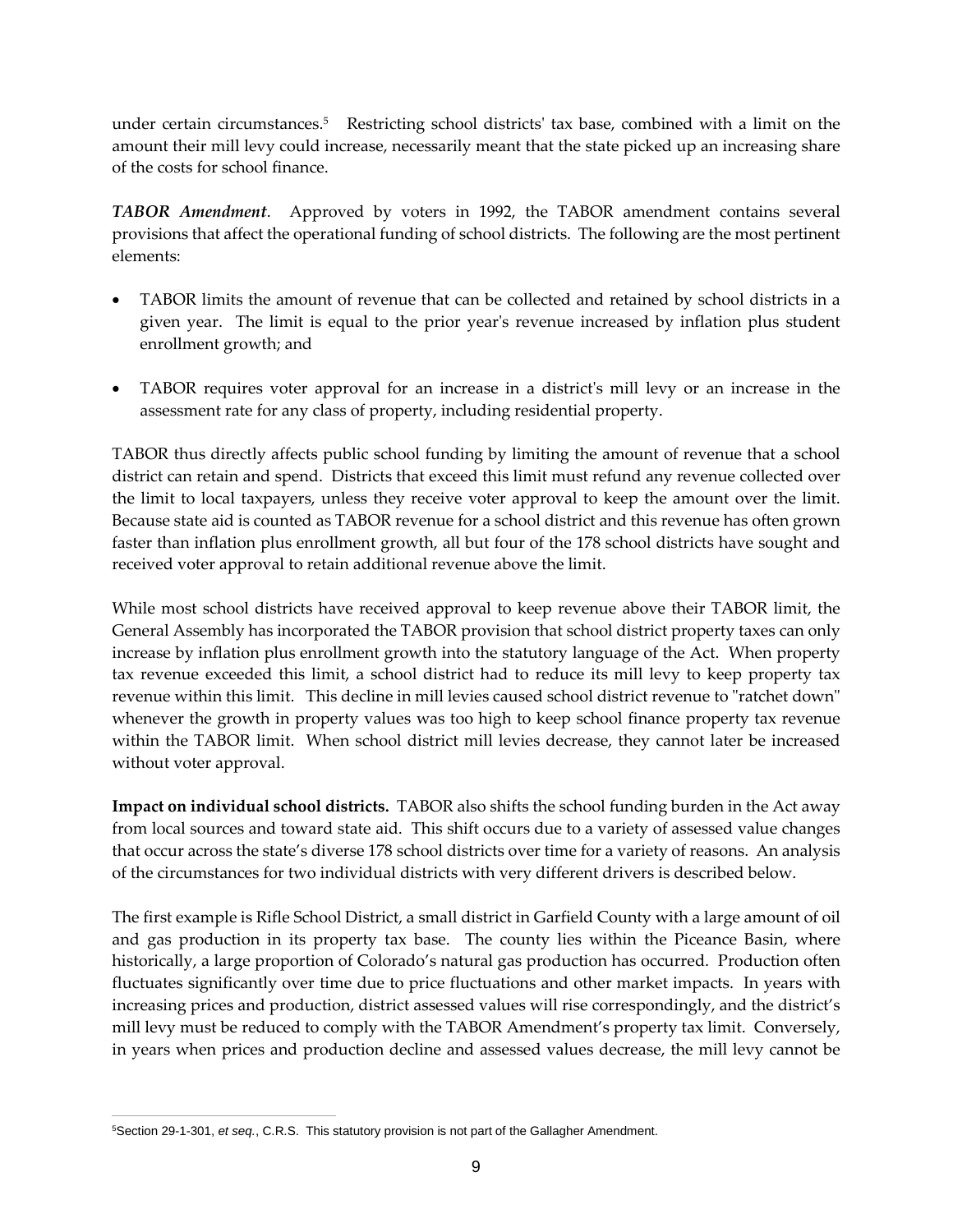increased unless voters in the district approve a higher levy. Because state aid makes up for the reduction in local revenue, once the mill levy is reduced, it is effectively "ratcheted down" indefinitely.

Figure 7 graphically illustrates the impact of rising assessed values and declining district mill levies for the Rifle School District. When TABOR was enacted, the district's levy was 39.689 mills on nearly \$76 million in assessed value. At that time, the district received 69 percent of its funding from state aid and 31 percent from local sources. As assessed values rose with rising energy prices and increasing natural gas production, the district's mill levy declined, reaching its current level of 4.7 mills in FY 2006-07. The top panel of Figure 7 displays the mill levy decline that resulted from the increase in assessed value.



**Figure 7**

*Source: Legislative Council Staff.*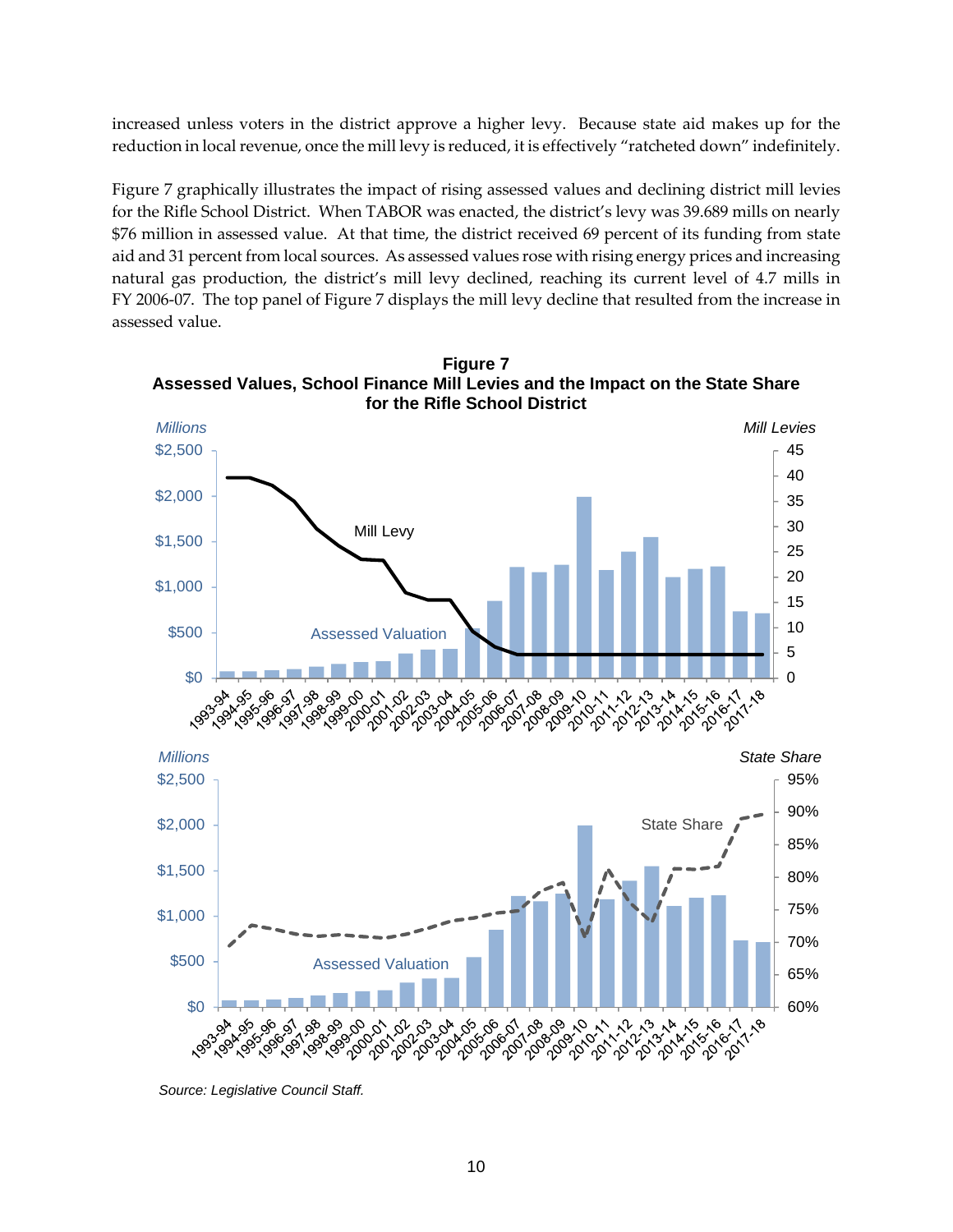As the bottom panel of Figure 7 shows, the district's percentage of state funding generally increased from FY 1993-94 through FY 2017-18. The exceptions to this trend occurred in FY 2009-10, FY 2011-12, and FY 2012-13, when assessed values rose enough to cause a drop in the district's state share. Over the entire period, the declining mill levy has resulted in the state share increasing from 69 percent to 90 percent, despite an increase in local assessed values of nearly 1,000 percent over the same period.<sup>6</sup>

The second example, the Cherry Creek School District, is a large suburban district in the Denver metro area with a high proportion of residential value in its property tax base. As residential values appreciate and district assessed values rise, the district's mill levy is similarly "ratcheted down", shifting an increasing share of the school funding burden to the state.



**Figure 8 Assessed Values, School Finance Mill Levies and the Impact on the State Share**

*Source: Legislative Council Staff.*

<sup>6</sup>The increase in assessed values in FY 2009-10, FY 2011-12, and FY 2012-13 did not cause a mill levy reduction because of a provision in Senate Bill 07-199 that is described later in this memorandum.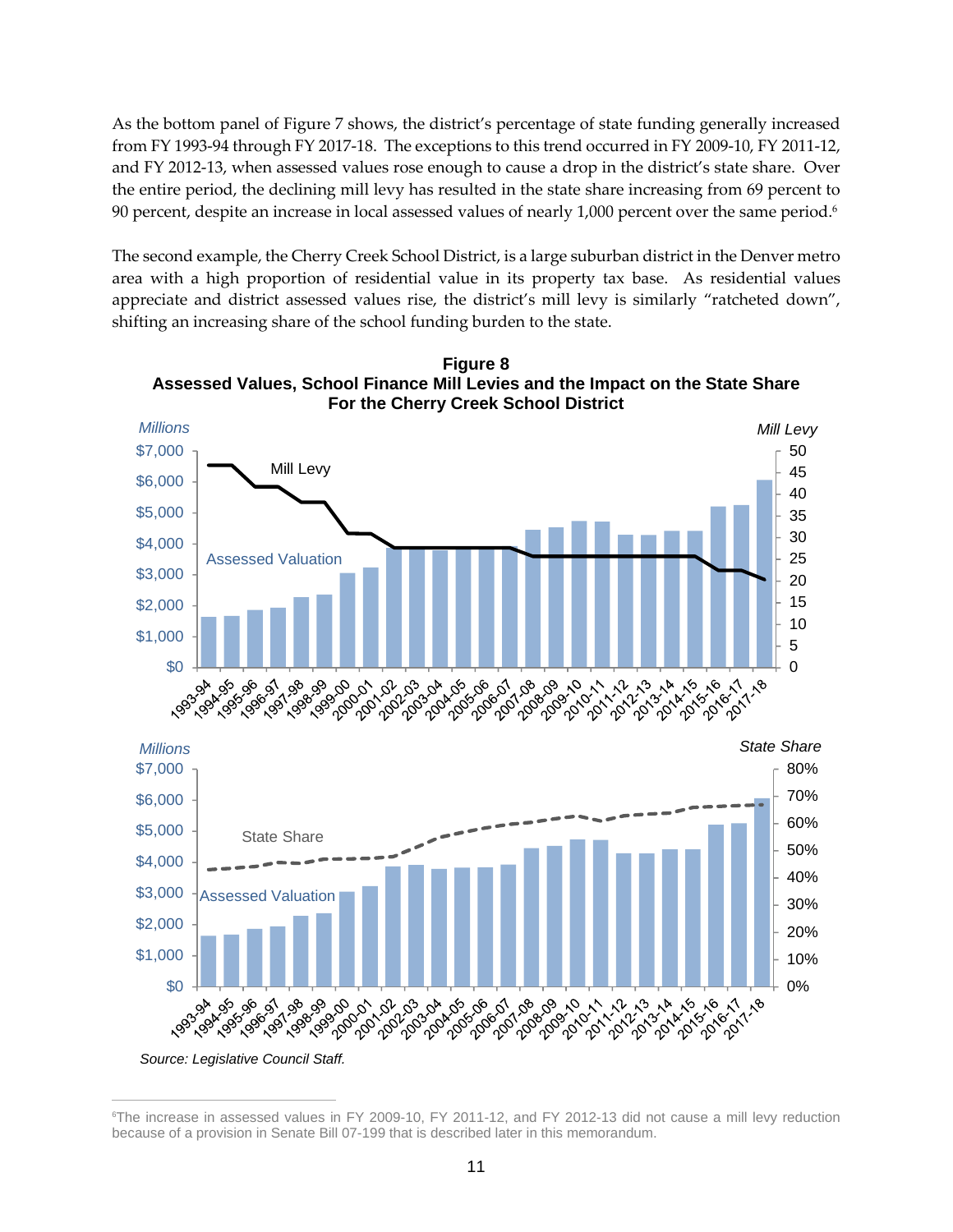Figure 8 graphically illustrates the impact of rising assessed values and declining district mill levies for the Cherry Creek school district. When TABOR was enacted, the district's levy was 46.738 mills on \$1.6 billion in assessed value. At that time, the district received 43 percent of its funding from state aid and 57 percent from local sources. As the figure shows, while assessed values have generally risen over the last 24 years with the appreciation of the residential real estate market, the district's declining mill levy has resulted in an ever increasing reliance on state aid. In FY 2017-18, the percentage of Cherry Creek's school funding from the state was almost 67 percent.

While similar patterns may be seen in several of the larger urban districts that rely on residential property values, Cherry Creek is somewhat unusual in that it is one of four school districts statewide that has not exempted itself from the requirements of the TABOR Amendment through a vote of the people. Thus, Cherry Creek's mill levy was one of the few that declined in FY 2017-18, falling to 20.359 mills while its proportion of state funding reached an all-time high.

**Interactions with the Gallaher Amendment.** Besides affecting school finance funding, TABOR interacts with the Gallagher Amendment to increase the state share of K-12 education funding over what it would have been otherwise. In the years before 2003, when the residential assessment rate remained constant or decreased due to the Gallagher Amendment, the school district property tax base would fall. Because TABOR prohibits mill levy increases without voter approval, school district property tax revenue grew more slowly than it otherwise would have, reducing the money available for the local share of school finance. Since the state was required to make up the difference, the local share of school funding fell while the share covered by state aid rose.

Under TABOR, just as with mill levies, movement in the residential assessment rate is asymmetric — it can only decease and may not increase without voter approval. In the years since 2003 when the residential assessment rate would have risen under the Gallagher Amendment alone, TABOR required that the rate remain unchanged at 7.96 percent. Thus, in years when school district property tax revenue would have risen and state aid would have declined, TABOR prevented this from occurring. TABOR thus works to increase the state share for public education over what it would have been otherwise.

*Amendment 23.* Approved by voters in 2000, Amendment 23 was designed to increase public education funding in Colorado. The amendment includes the following specific provisions that affect the Act:

- it requires that the statewide base per pupil funding and total funding for categorical programs be increased by at least the rate of inflation, and by at least inflation plus 1 percent for the first ten years through FY 2010-11;
- it created the State Education Fund, and transfers to the fund an amount equivalent to one-third of one percent of federal taxable income from the General Fund. This revenue is exempt from TABOR limitations; and
- through FY 2010-11, it included a maintenance of effort provision that required the state's General Fund contribution to increase by a minimum of 5 percent annually if personal income in the state grew by at least 4.5 percent.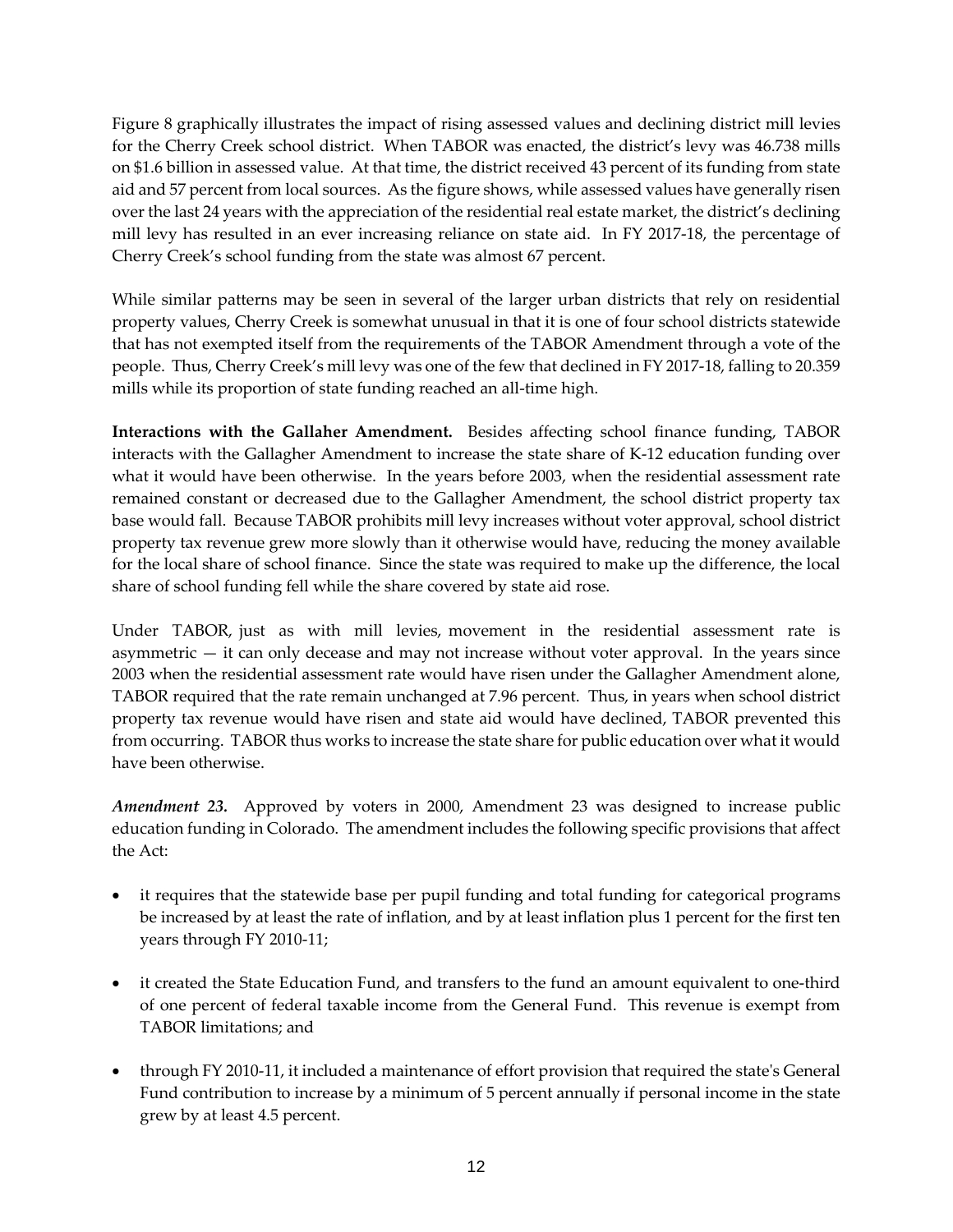The passage of Amendment 23 reduced the General Assembly's flexibility with school finance since it required guaranteed minimum increases. The amendment essentially required growth in education funding to outstrip the growth allowable for the local share. Through FY 2010-11, the minimum increase was inflation, plus enrollment growth, plus 1 percent. This minimum increase exceeded the maximum allowable increase in school district property taxes by one percentage point. For those districts with property tax revenues below the allowable limit, the gap in these growth rates was even greater. Amendment 23 thus increased the pressure on the state to cover a growing share of the cost of K-12 public education.

Figure 9 graphically depicts the change in the local and state shares of school finance since the passage of the Gallagher Amendment. From 1983 until 1991, local school districts covered the majority of the costs of public education in Colorado. After passage of TABOR in 1992, the state share continued to increase while the local share declined. As Figure 8 shows this pattern accelerated after passage of Amendment 23 in 2001, but has stabilized with the passage of Senate Bill 07-199 in 2007, which prevented mill levies from falling for most school districts in the state.



**Figure 9 Relative State and Local Shares of School Finance**

*Source: Legislative Council Staff. Note: Prior to 1993, K-12 funding was done on a calendar year basis.*

The accelerated growth in the state share for school finance can also be shown on a per pupil basis. Figure 10 presents the change in both state aid and local property taxes, on a per pupil basis, from 1983 through FY 2018-19. The figure shows the points in time when the various constitutional amendments became effective. Prior to passage of TABOR, the legislature made an effort to increase the state share, and state aid per pupil surpassed the per pupil local share in 1991. After the passage of TABOR, the legislature lost the ability to control the local share of school finance. Through the rest of the 1990s, per pupil state aid continued to increase while the local share remained relatively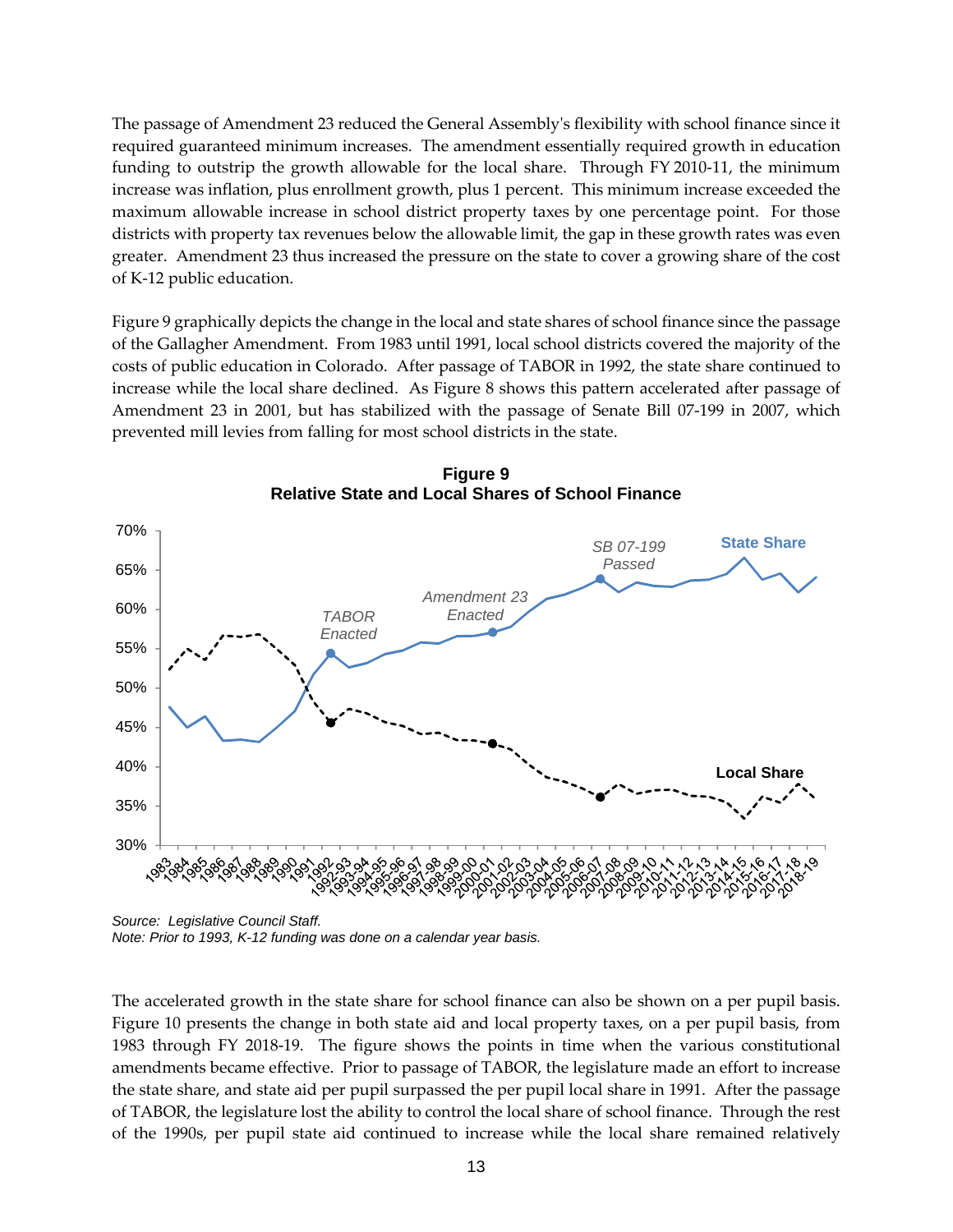constant. After the passage of Amendment 23, state aid increased at an even faster rate while the local share remained steady. The per pupil local share finally jumped in FY 2007-08 with the passage of Senate Bill 07-199. From FY 2010-11 through FY 2014-15, the local share remained relatively constant, but the state share has increased due to the General Assembly's efforts to reduce the budget cuts associated with the budget stabilization factor. With the rapid increase in assessed values since 2014, the local share has increased more rapidly than the state share, even with the fall of the RAR in the 2017 and 2018 property tax years.



**Figure 10 State Aid and Local Funding Per Pupil**

#### **The Legislature's Response to Constraints on School Funding**

The General Assembly has responded to both the impacts of interacting constitutional constraints and funding limitations that resulted from the recent recession. First, the relative growth in the state share of K-12 public education funding caused by the interacting requirements of the three constitutional amendments was addressed through the passage Senate Bill 07-199. This bill contained provisions that stabilized mill levies on property taxes for school districts that had received voter approval to retain revenue above their TABOR limit. House Bill 10-1369 added the budget stabilization factor to the school finance formula. This factor reduced the state's share of school funding and established that total program will be budgeted to a targeted level determined by the General Assembly.

*Senate Bill 07-199.* When the Act was initially passed in 1994, school districts provided about 46.8 percent of public school funding, and the state provided the remaining 53.2 percent. Between FY 1993-94 and FY 2006-07, the state's share of school funding increased to 63.9 percent, while the local share decreased to 36.1 percent.

*Source: Legislative Council Staff.*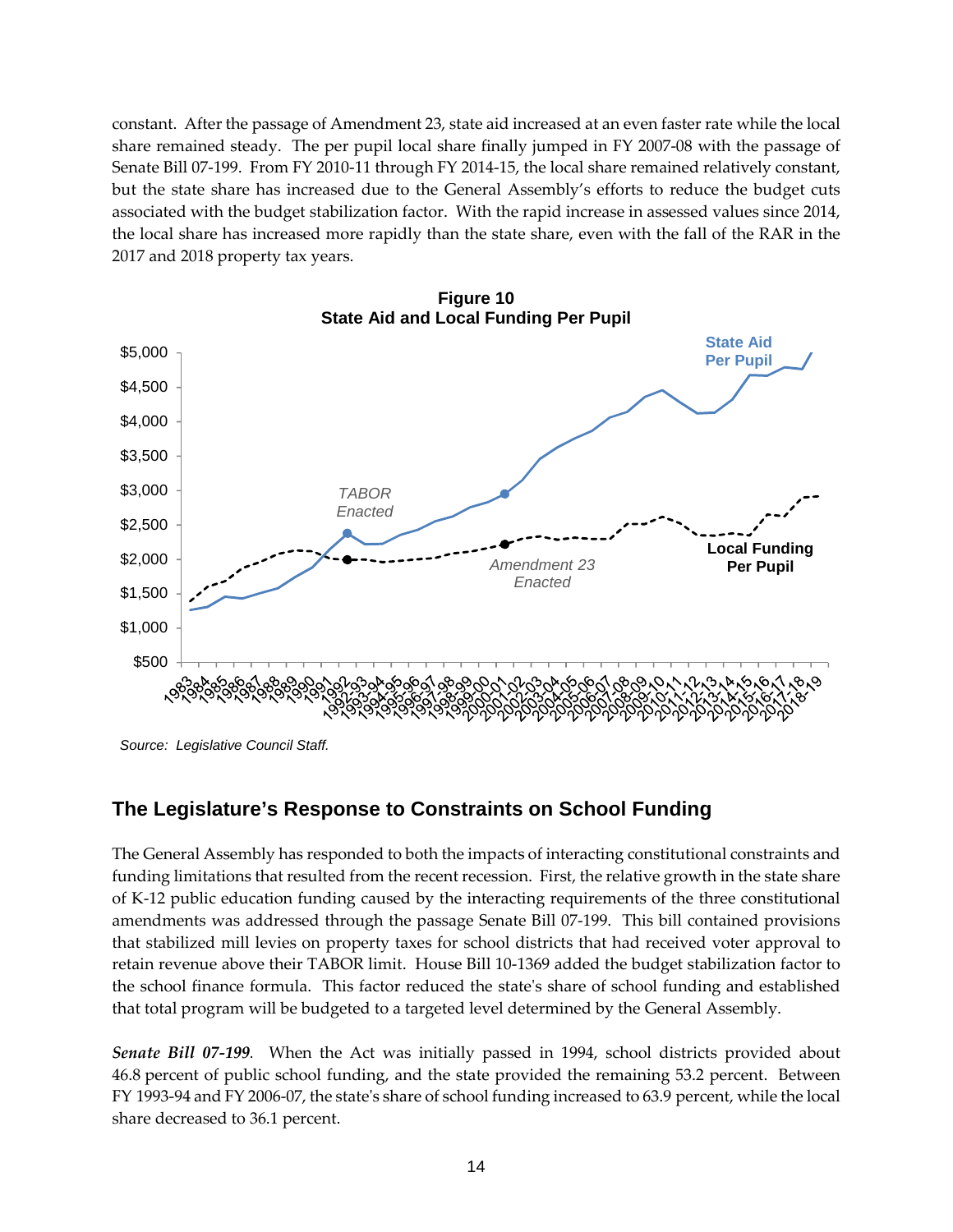The issue of the increased state share was addressed through provisions contained in Senate Bill 07-199, which made two specific changes to the method of calculating school district mill levies. First, school district mill levies were capped at 27 mills. For districts with a levy greater than 27 mills, the bill reduced tax rates and district property tax revenue. Second, the bill required districts that had received voter approval to retain revenue above their TABOR limit to impose the prior year's mill levy. For these districts, this provision effectively "froze" mill levies at FY 2006-07 levels. Mill levies could only decline for districts where assessed values increased sufficiently such that, at existing mill levies, collections would exceed a district's total program and categorical buyout. Figure 8 graphically shows the effect of this change on the relative state and local shares of public school funding. Beginning in FY 2007-08, the education funding provided by local districts initially increased, and then stabilized between 36 and 37 percent through FY 2013-14. In FY 2014-15, the state share increased as the General Assembly attempted to reduce the budget cuts associated with the negative factor. During the last two fiscal years, the local share has stabilized at about 36 percent.

Figure 11 presents the annual impact of Senate Bill 07-199 on local property tax revenue from FY 2007-08 through FY 2018-19. These amounts reflect the additional property tax revenue contributed to K-12 public education relative to what would have been contributed without the bill.

| <b>Figure 11</b>                                                        |
|-------------------------------------------------------------------------|
| <b>Estimated Impact of Property Tax Changes from Senate Bill 07-199</b> |
| Dollars in Millions                                                     |

|             | Annual        |
|-------------|---------------|
| Fiscal Year | <b>Impact</b> |
| FY 2007-08  | \$115.6       |
| FY 2008-09  | 127.3         |
| FY 2009-10  | 202.2         |
| FY 2010-11  | 202.2         |
| FY 2011-12  | 198.9         |
| FY 2012-13  | 213.2         |
| FY 2013-14  | 223.4         |
| FY 2014-15  | 241.8         |
| FY 2015-16  | 455.0         |
| FY 2016-17  | 436.6         |
| FY 2017-18  | 626.5         |
| FY 2018-19* | 632.9         |
| Total       | \$3,675.6     |

*Source: Legislative Council Staff.*

The Mesa County Commissioners brought a lawsuit challenging the provisions of Senate Bill 07-199 that affected property tax mill levies.<sup>7</sup> The Colorado Supreme Court upheld the bill's constitutionality.

*House Bill 10-1369*. As a result of the 2008 recession, the General Assembly struggled to reconcile lower state revenues with the constitutional requirement for ever-increasing base per-pupil funding for K-12 public education. In the 2010 legislative session, the legislature rescinded \$130 million in

<sup>7</sup>*Board of County Commissioners of Mesa County v. Ritter, (Colo. 2009).*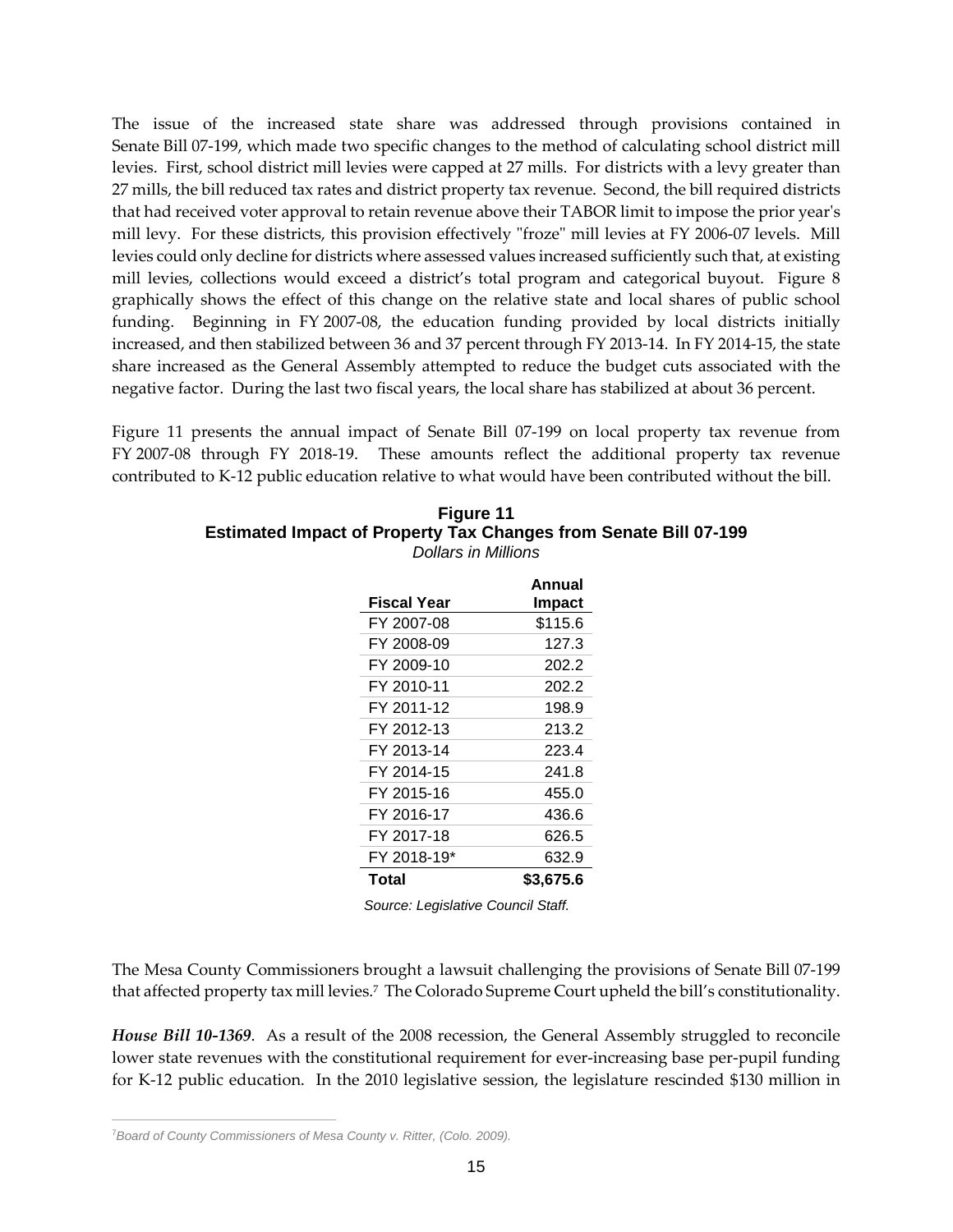public education funding for FY 2009-10. In House Bill 10-1369, the legislature introduced the budget stabilization factor, designed to further reduce the state's share of public education funding. The factor is applied after all other calculations in the formula, and reduces total program funding for most school districts by a fixed percentage. Districts that do not receive enough state aid to fully implement this funding reduction must instead offset state spending on categorical programs in their district with local funding to the degree possible. Because funding reductions come from the additional moneys contributed by the other factors, the budget stabilization factor does not affect base funding. Imposition of the budget stabilization factor functionally changes the role that state aid plays in the context of school finance. Instead of letting total program be formula-driven with state aid covering whatever gap exists between total program and the local share, the budget stabilization factor allows the General Assembly to determine the funding level it can afford and budget the state's overall contribution to school finance.

Figure 12 graphically compares the K-12 funding level derived from the school finance formula (without the budget stabilization factor) to the actual level that occurred. In FY 2009-10, before the imposition of the budget stabilization factor, \$130 million in state aid originally appropriated was rescinded through a negative supplemental appropriation. In FY 2010-11, the General Assembly set the negative factor at 6.6 percent of total program funding, representing a cut of \$381 million from the funding level without the factor. In FY 2011-12, the funding reduction was 13.0 percent of total program funding, or \$774 million less than the funding level without the factor. In FY 2012-13, the funding reduction was 16.1 percent of total program funding, or \$1.0 billion less than the funding level without the factor. On a year-over-year basis, the reduction in school district funding after application of the budget stabilization factor in FY 2010-11 and FY 2011-12 was \$145 million and \$210 million respectively. In FY 2012-13, school district funding after the budget stabilization factor increased by \$66 million from the prior year, and has continued to increase every year since then. In FY 2018-19, school district funding after application of the negative factor increased by \$460.9 million on a year-over-year basis.



**Figure 12 Budget Reductions from Rescissions and the Negative Factor** *Dollars in Millions*

*Source: Colorado Department of Education, Legislative Council Staff.*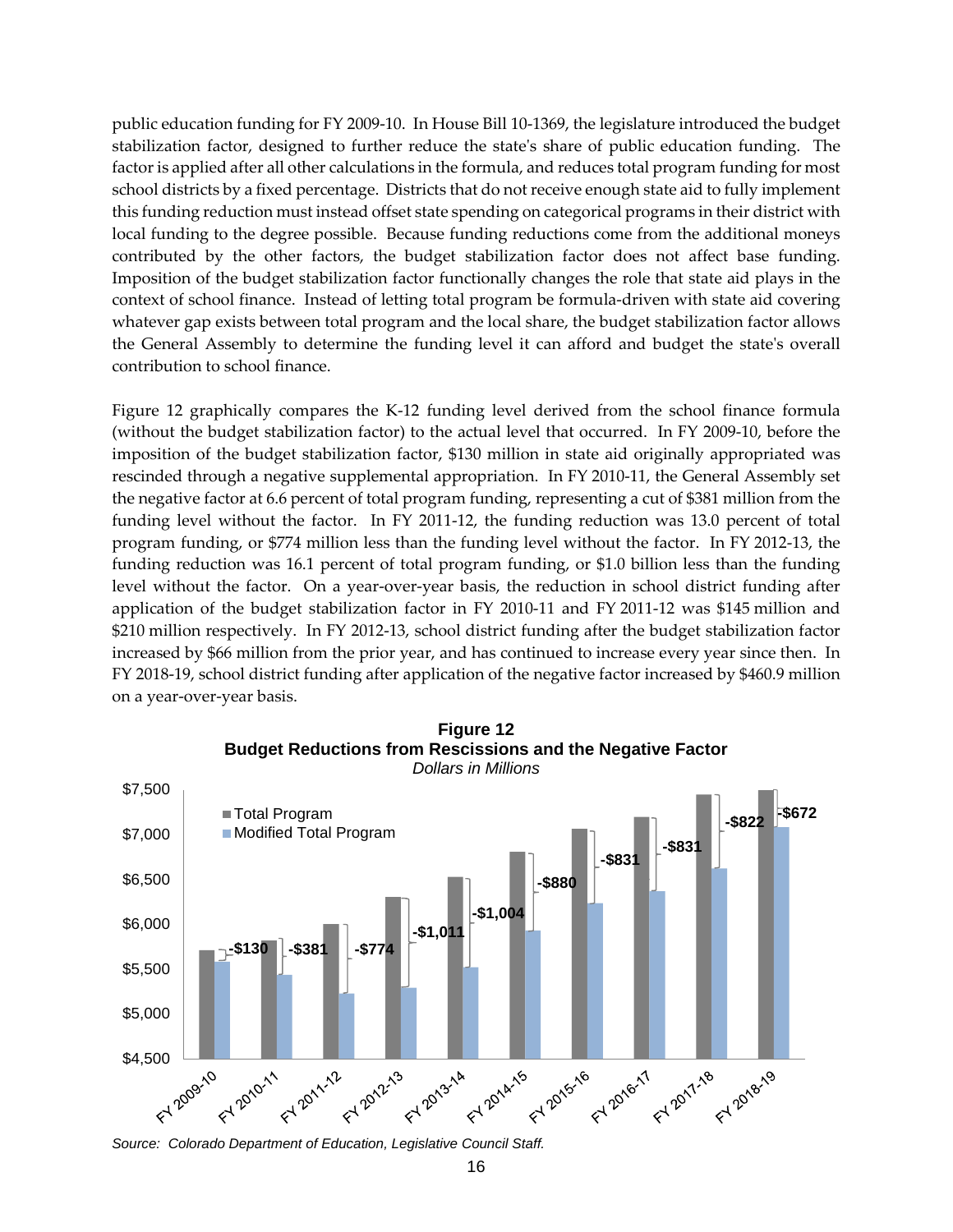While the budget stabilization factor implements proportional reductions across districts, its actual impact can vary depending on the amount of state aid that a district receives. During each year that this factor has been in place, there have been some districts that do not receive enough state aid to fully implement the funding reduction. These districts are required to reimburse the state for a portion of the funding they receive for categorical programs. In FY 2018-19, one school district (Cripple Creek) could not fully implement the proportional cuts from the budget stabilization factor and was required to reimburse a total of nearly \$55,000 in categorical program funding.

The budget stabilization factor has relieved budgetary pressure in the short run, but it is limited in terms of its overall size. It can only be as large as total non-base per-pupil funding. Figure 13 presents two pie charts that graphically depict the impact of this factor on FY 2018-19 school finance funding. The chart on the left shows the contributions to total program made by base funding and each of the additional factors in the school finance formula, before the negative factor is applied. The chart on the right shows that the application of the budget stabilization factor absorbs a little more than one-third of the funding contributed by the other factors.



*Source: Legislative Council Staff.*

In FY 2018-19, the General Assembly set the budget stabilization factor at 8.66 percent of total program thereby reducing funding by \$672 million. The General Assembly also specified that in FY 2019-20, the budget stabilization factor could not exceed FY 2018-19 levels. A budget stabilization factor of \$672 million in FY 2019-20 implies an 8.36 percent reduction in total program given projected enrollment and inflation changes.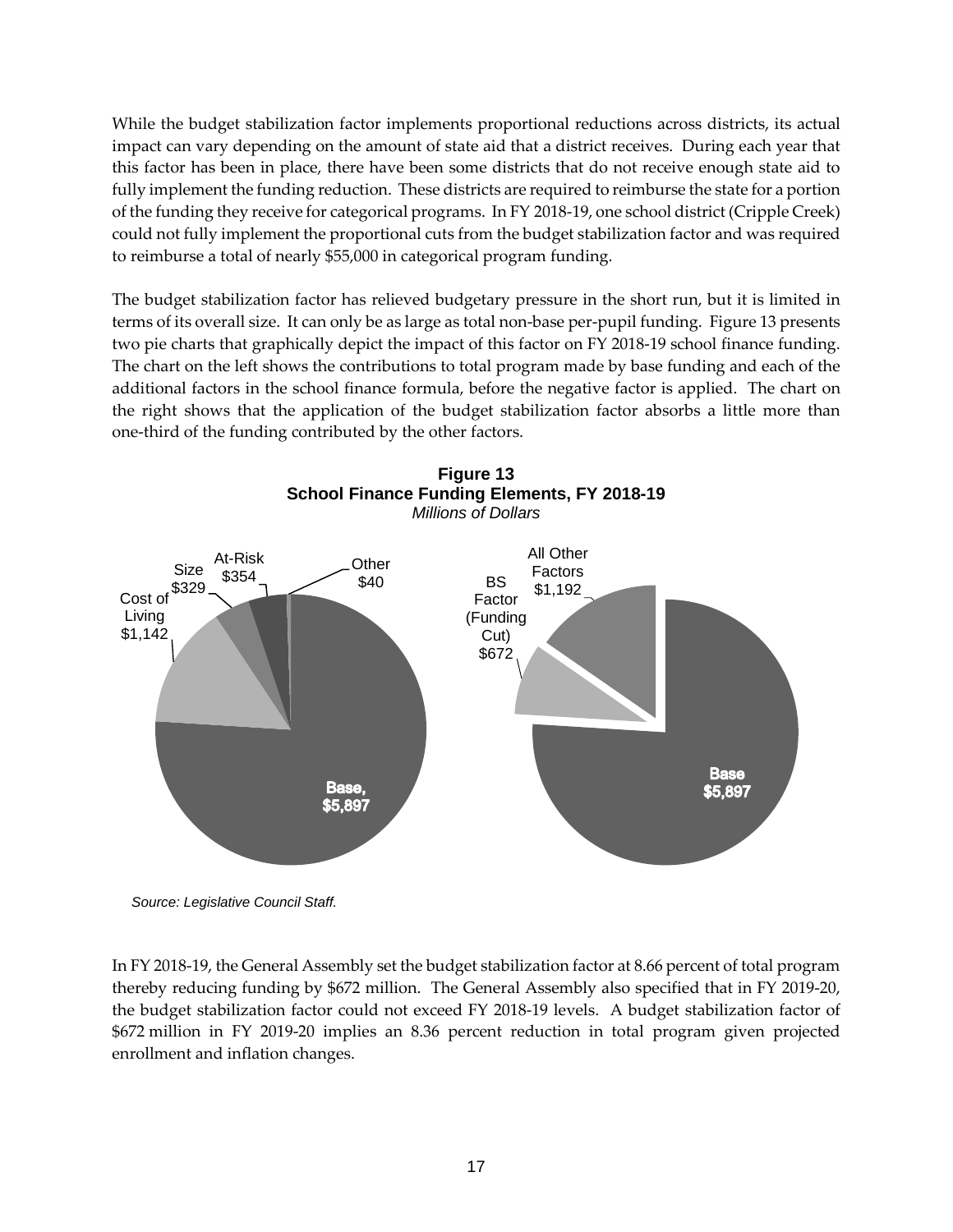#### **School District's Response to Constraints on School Funding**

School districts have, in turn, responded to both the impacts of interacting constitutional constraints and the funding limitations resulting from the recent recession with the passage of mill levy overrides. A mill levy override is a voter-approved addition to the number of mills levied by a school district. Mill levy overrides provide additional operating revenue exclusively for the school district. Overrides are in addition to the normal school finance mill levy, and are thus not included in the calculation of the local share within the Act. Under state law, override revenue for each district is capped at the greater of 25 percent of total program funding or \$200,000 for larger districts and the greater of 30 percent or \$200,000 for small rural districts. Override revenue may not be used to pay for capital construction or renovation projects.

*How has the use of overrides changed over time?* The use of mill levy overrides was initially authorized in state statute for FY 1994-95. The first overrides were approved by voters in FY 1996-97 when authorized overrides in 55 school districts generated over \$93 million in additional property tax revenue for those districts. Over the last 23 years, both the number of school districts seeking override authorization and total override revenue has grown substantially. In FY 2017-18, 121 school districts had authorized overrides, generating nearly \$1.1 billion in additional operating revenue. Figure 14 graphically presents the change in both the number of districts with overrides and the total revenue generated over this period.



**Figure 14 Number of School Districts with Overrides and Override Revenue**